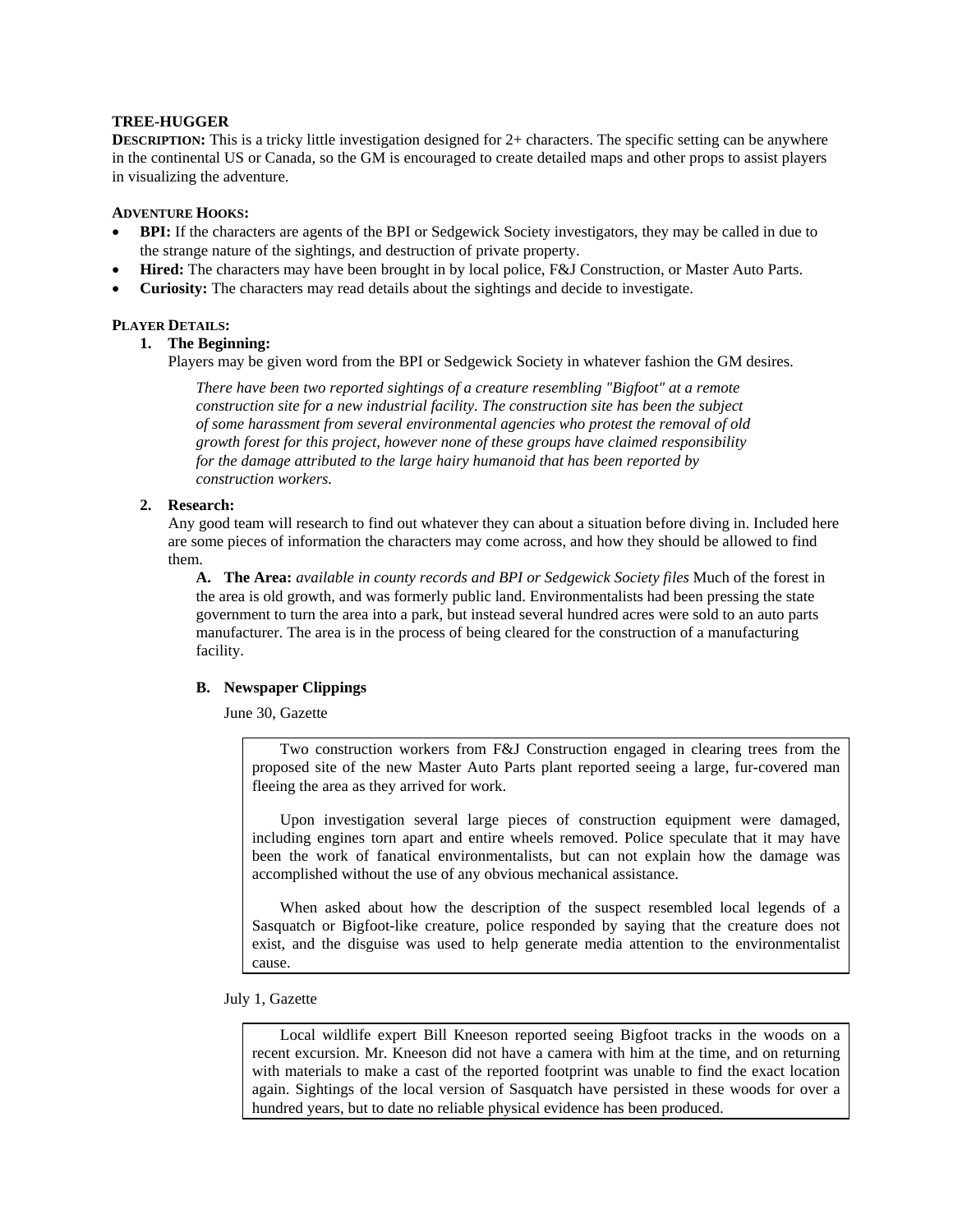#### July 3, Gazette

The security guard posted to watch the construction site of the new Master Auto Parts plant reported a large ape-like creature strolled into the cleared area where construction vehicles were parked last night and began to overturn a backhoe parked there. The guard confronted the creature with his flashlight and yelled at it loudly. The creature reportedly turned on him violently, and forced him to flee into the nearby trees. When the guard returned to the site with police hours later, two vehicles had been overturned and the engine compartments on three others broken into. Engine parts littered the clearing.

Jim Beakman, the construction foreman said that it would take a couple weeks before the damage could be completely repaired and work return to normal. Police are still claiming that the creature is a hoax, and is investigating the possible involvement of several environmental extremist groups. The police have promised regular patrols of the area to compliment the increased security being arranged by F&J Construction officials. Construction is not scheduled to resume until after the July 4 weekend.

# **C. Police Reports**

 If the characters get access to the police reports they will give the same information as what is presented in the news reports, as well as several photos of the crime scenes including several large tracks found at each scene that resemble those found by Bigfoot researchers. Police have no suspects, and no current leads. All of the witnesses involved have been investigated, and are not believed to be participating in the deception.

### **GM DETAILS:**

The Sasquatch is actually the creation of a coven of "Kitchen Witches." It is a simple clay golem, given an ape-like body style, wearing a costume of brown fur and latex gloves, feet, and face. the witches oppose the commercial use of the forest, which they had previously used as the site of many of their skyclad (nude) midnight ceremonies. They created the Sasquatch both to put a wrench in the construction company's work, and create more publicity and sympathy for the plight of the forest.

They intend to perform another raid on the site over July 4 weekend, similar to the past two. They will drive the golem to the area in a mini-van, riding in the back covered by a tarp. Then they will give it basic instructions and monitor its progress at the site. The security guard will be frightened off the same way as last time. They will cast Conceal (to disguise the golem's true nature) before the golem attacks, and will use Cloud or Conceal as needed to escape. The witches intend to escalate the destruction of equipment each time until the construction is stopped, but they will not allow anyone to be physically harmed.

#### **TIMELINE:**

**Morning of June 29:** First appearance of the creature as workers arrive in the morning. First damage to equipment as well.

**Afternoon of June 30:** Bill Kneeson finds tracks in the woods from the previous days activities. Margaret Neiss hides the tracks with a Conceal spell so that he is unable to find them again when he returns.

**Night of July 2-3:** Creature confronted by security guard. More damage to equipment.

**Night of July 4-5:** The coven plans another appearance by the creature, the appearance will only be a brief sighting followed by a flight into the woods if characters convince police to show up in force. If resistance is nominal, then more sabotage of equipment is planned.

**July 7 on:** Attacks will continue after a brief hiatus if the creature is unopposed and construction continues.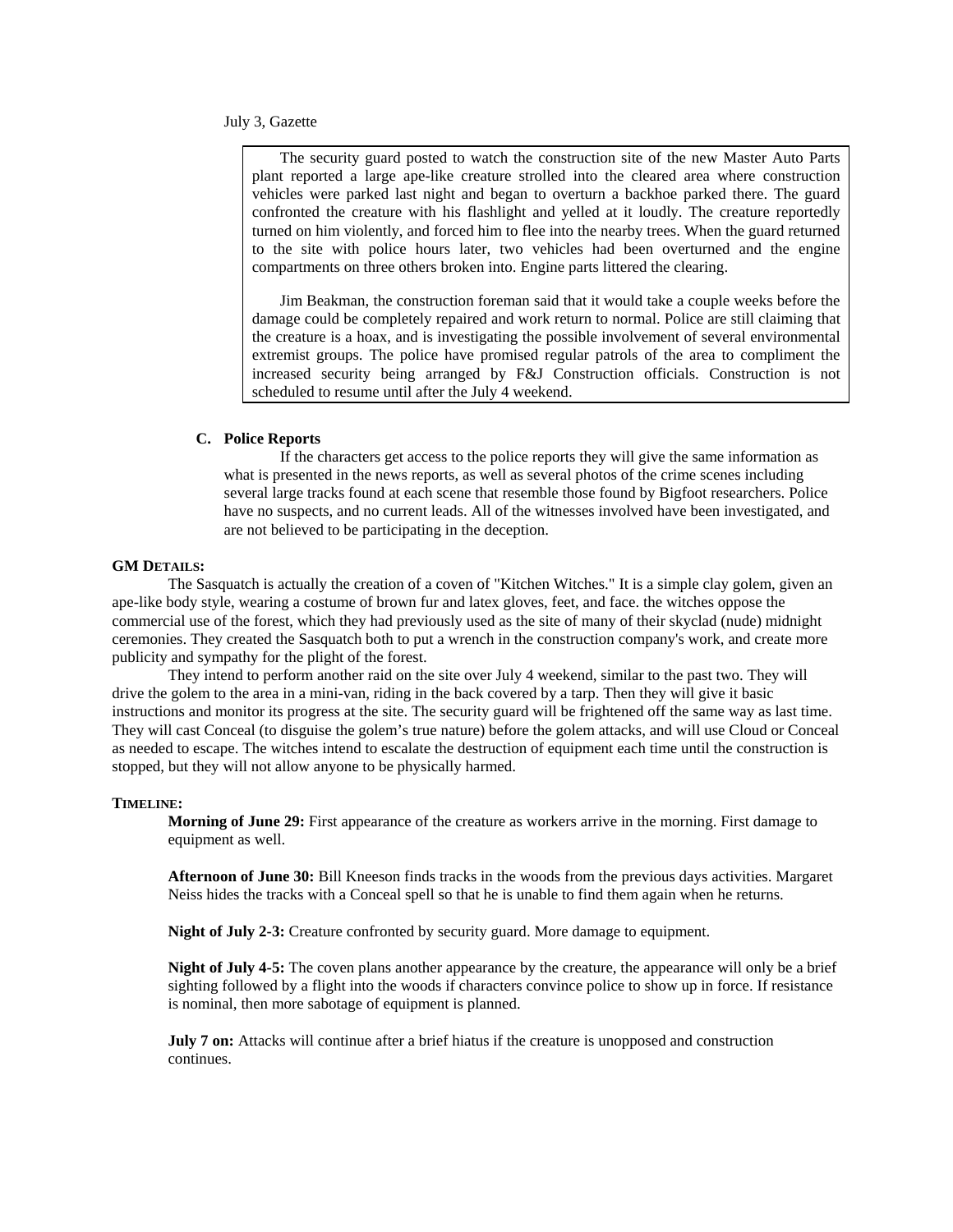### **LOCATIONS:**

**The Construction Site:** F&J Construction has finished only about four acres of the hundred or so slated for clearing. The site is dirty and uneven, all trace of the sabotage has been cleared away. Any footprints of the creature have been long since trampled. All of the construction equipment is parked close together and the site is protected now at all times by two armed security guards.

**The Woods:** The woods surrounding the site are filled with large, densely packed trees. There are a few trails running through the woods that have been used occasionally by locals for a hundred years or more. If the characters search the woods they have a Difficult chance of finding possible Sasquatch tracks, in the company of tracks left by several women wearing sneakers and flats. The tracks lead to a nearby road where they end near tire tracks. The tracks, if properly analyzed, belong to mini-van.

### **NPCS:**

**CONSTRUCTION FOREMAN Name:** Jim Beakman **Physique:** 3D Lifting 4D, Stamina 4D+2 **Reflex:** 2D Unarmed Combat 3D+2 **Canny:** 1D+1 Streetwise 2D+1 **Education:** 1D+1 Bureaucracy 3D+2, Locale 4D **Technical:** 2D+1 Demolition 4D+1, First Aid 4D, Motor Vehicle Operations 4D+2, Trade Skills 4D+2 **Will:** 2D Intimidation 4D **Special Abilities/Disadvantages:** None **Story Hooks:** None **Life Points:** 32 **Survival Points:** 3 **Move:** 10 **Equipment:** Hatchet (E, PHY+1D+2), Sportsman 883 Motorcycle, Hard hat (+2), Cell Phone, Construction Coveralls, Coffee Thermos, Cigarettes, Windproof Lighter, First Aid Kit, Tool Belt

Jim Beakman has been a foreman for F&J Construction for over 20 years. He has had to deal with protests and security issues before, but has very little opinion on what is going on now. He is concerned for the safety of his men and equipment, and wants whatever is causing the damage to be stopped. He is unwilling to take any personal action, or allow any of his men to act illegally, because of the possible repercussions.

Jim would not believe reports of the creature if he had not seen the evidence of the past few days, but is still unwilling to say what the creature actually is. Should any of his men, or security people, become injured he will stop the project until police can assure their safety.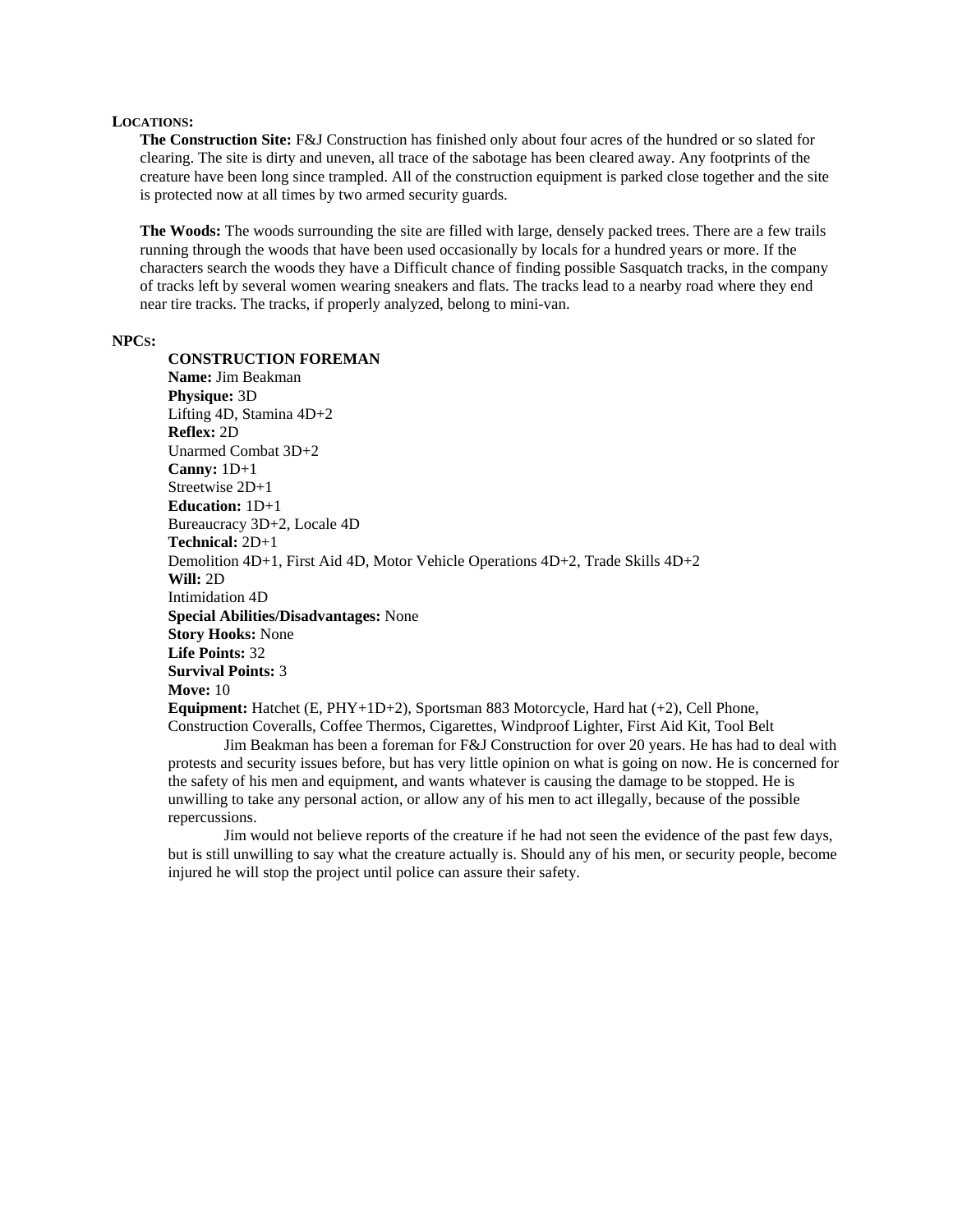## **LOCAL WILDLIFE EXPERT**

**Name:** Bill Kneeson **Physique:** 2D Stamina 2D+2, Swimming 3D **Reflex:** 2D Firearms 2D+1, Riding: Horse 4D, Running 3D **Canny:** 2D Animal Training 3D, Hide/Sneak 2D+1, Surveillance 3D+1, Survival: Forest 4D, Tracking 3D **Education:** 2D Locale 4D **Technical:** 2D+1 Biology 4D+2, Motor Vehicle Operations 3D+2, Navigation 3D **Will:** 1D+2 **Special Abilities/Disadvantages:** None **Story Hooks:** None **Life Points:** 27 **Survival Points:** 1 **Move:** 10 **Equipment:** Outdoor Knife (VE, PHY+1D), .22 Long Hunting Rifle (100/200/400, 3D+1), Fort Exploration 4x4, Cell Phone, Casual Clothes, Compass, Flashlight, Binoculars, Insect Repellent

Bill Kneeson has spent most of his life either outdoors following around the local wildlife, or in a biology textbook. He is an expert on composition of local wildlife, and general animal behavior. He is fascinated by reported Bigfoot sightings, but believes that the existence of such a creature is unlikely near an urban area and feels if such a creature existed it would flee the approach of man – not attack the construction site.

## **SECURITY GUARD**

**Name:** Jim Sorensen **Physique:** 2D Stamina 2D+1 **Reflex:** 2D Running 3D+1 **Canny:** 2D Hide/Sneak 2D+2, Surveillance 3D+2 **Education:** 2D Locale 3D **Technical:** 2D Motor Vehicle Operations 2D+2, Security Technology 3D **Will:** 2D Intimidation 3D+1 **Special Abilities/Disadvantages:** None **Story Hooks:** None **Life Points:** 28 **Survival Points:** 1 **Move:** 10 **Equipment:** Metal Flashlight (VE, PHY+1D), Stunner, Fort Mesteño, Portable 2-Way Radio, Cigarettes, Lighter, Security Uniform, Box Lunch and Coffee Thermos

Jim Sorensen is a retired Marine officer who supplements his income working night-shift for a private security company. Like most security guards he is unarmed, and unwilling to risk bodily harm in the course of his duties. He is the eyes and ears of his employers, and that's about it. If trouble occurs he will radio a security patrol car who will either investigate or notify police.

After his confrontation with the creature Jim was somewhat reluctant to return to work. If he spots the creature again he will notify authorities, but he will not interfere with it unless threatened.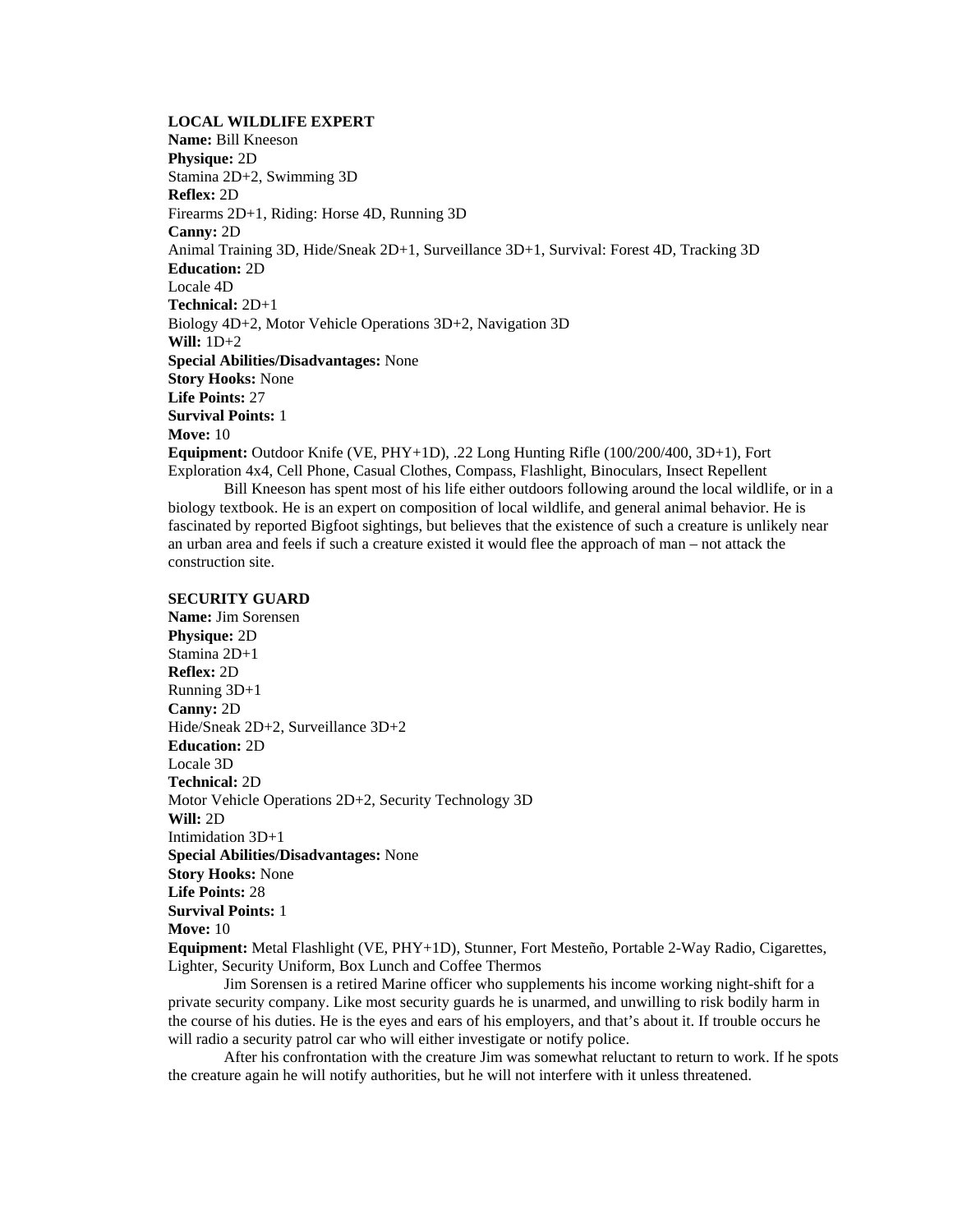#### **SHADOWS:**

**"BIGFOOT" Type:** Golem **Physique:** 6D Lifting 10D **Reflex:** 3D+1 Dodge 4D **Canny:** 1D+2 Hide/Sneak 3D+2 **Will:** 2D+2 Magic Resistance 4D+2 **Special Abilities/Disadvantages:** *Construct* – The golem does not require physical sustenance or sleep, and is immune to disease and aging. **Story Hooks:** *Programmed* – The golem is an enchanted tool, lacking independent will it can only follow a course of action dictated by its creators. **Life Points:** 44 **Move:** 10 **Size:** 2.6 meters tall **Scale:** Car

This golem is the creation of a group of Kitchen Witches based on an ancient formula of Jewish Cabalists. It was dressed up in latex and fake fur to resemble Bigfoot and sent to sabotage the construction site of a manufacturing plant that the Witches are attempting to stop.

### **KITCHEN WITCH**

**Type:** Amateur Spellcaster **Physique:** 1D+1 **Reflex:** 2D Running 3D **Canny:** 2D+1 Hide/Sneak 3D+2, **Education:** 2D+1 Magic 3D, Mythos/Pantheon Lore 3D, Supernatural 3D **Technical:** 1D+1 Motor Vehicle Operations 2D+2 **Will:** 2D+2 Magic Resistance 3D+2, Meditation 3D+2 **Magic:** 1D Chat 2D, Cloud 1D+2, Conceal 2D, Permeate 2D, Repair 2D+1, Revive 1D+2 **Special Abilities/Disadvantages:** None **Story Hooks:** *Alternative Spellcaster* – The witches have a unique style of adaptively substituting everyday items for hard-to-find components, hence the term "kitchen witches." **Life Points:** 24 **Survival Points:** 0-3 **Type of Magic:** Amalgam of Esoteric European Occult and New Age Styles **Magical Focus:** Components, Gestures **Magic Points:** 22 **Move:** 10 **Equipment:** Casual Clothes, Pepper Spray, Handbag of Spell Components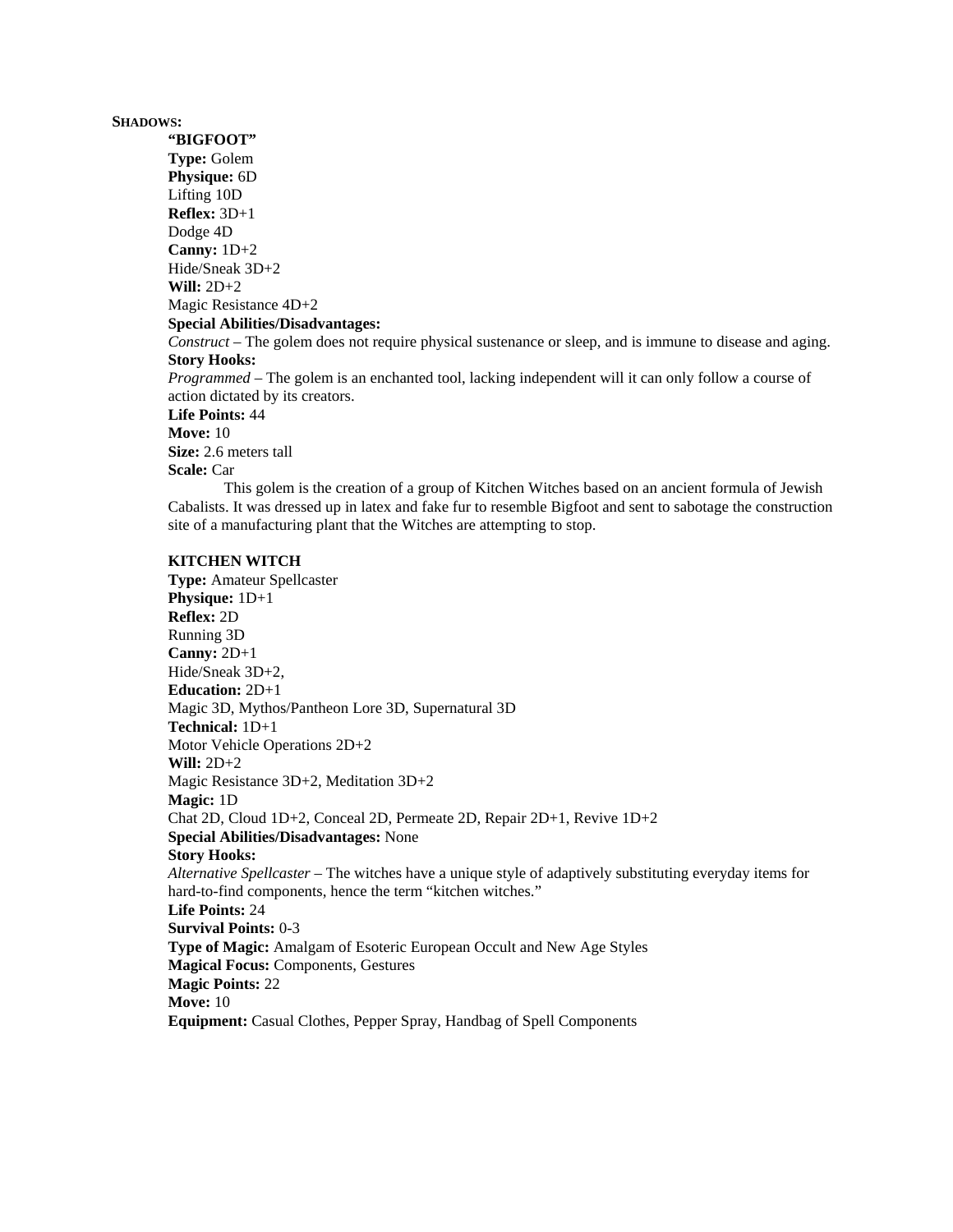The coven consists of twelve Kitchen Witches, there used to be thirteen but one recently moved to Cleveland, Ohio when her husband took a job there. Six of the witches are housewives, one is a nanny, one is a veterinary technician, one is a florist, two are full-time students, and the last is a nurse's aid. They keep their religious practices a secret, and are regarded as nothing more than a close-knit group of friends to the outside world.

The leader of the coven is Margaret Neiss, a divorced housewife with two kids. She owns the mini-van used to transport the golem, and between uses stores it in her basement. Her basement is the main meeting place of the coven, and includes a small library of esoteric works including Wilson's Guide to Makeshift Magic. The coven normally meets every Friday (Frigg's day), except for special ceremonies. They are meeting nightly during this period to plan their efforts.

## **KITCHEN WITCH COVEN LEADER**

**Name:** Margaret Neiss **Physique:** 2D+1 **Reflex:** 2D+2 Running 3D **Canny:** 3D+1 Diversion 4D, Evidence Disposal 4D, Hide/Sneak 4D+2, Research 4D+2 **Education:** 3D Locale 4D, Magic 5D, Mythos/Pantheon Lore 4D, Supernatural 4D+1 **Technical:** 2D Motor Vehicle Operations 3D, Trade Skills 3D **Will:** 3D+2 Acting 4D+1, Magic Resistance 5D, Meditation 4D+2 **Magic:** 2D Banish 2D, Chat 3D, Cloud 3D+2, Command 3D, Conceal 5D, Encrypt/Decrypt 3D, Permeate 3D+1, Purify 2D, Repair 3D+2, Revive 4D, Summon 2D, Translate 2D **Special Abilities/Disadvantages:** None **Story Hooks:** *Alternative Spellcaster* – The witches have a unique style of adaptively substituting everyday items for hard-to-find components, hence the term "kitchen witches." **Life Points:** 30 **Karma Points:** 1 **Survival Points:** 7 **Type of Magic:** Amalgam of Esoteric European Occult and New Age Styles **Magical Focus:** Components, Gestures **Magic Points:** 30 **Move:** 10 **Equipment:** Casual Clothes, Muslin Shopping Bag of Spell Components, Quicksilver Village-Person Minivan, Cell Phone, Flashlight

Margaret Neiss was always caught between the New Age world of her friends and the traditional upbringing of her parents. It was not until some experimentation in college with occult practices and modern cooking techniques that she found she could reconcile the two into a cohesive whole.

Despite her desire for a stable family environment Margaret's attitude of superiority has made it difficult for her to maintain a relationship with anyone but her kids and fellow witches. She has been divorced twice, and has two kids from the second marriage. It was Margaret who formed the coven, and she taught her unique spellcasting techniques to the entire group. Her basement serves as the main meeting place for the coven, though the spot in the woods where they have performed special ceremonies skyclad is a cherished place for them.